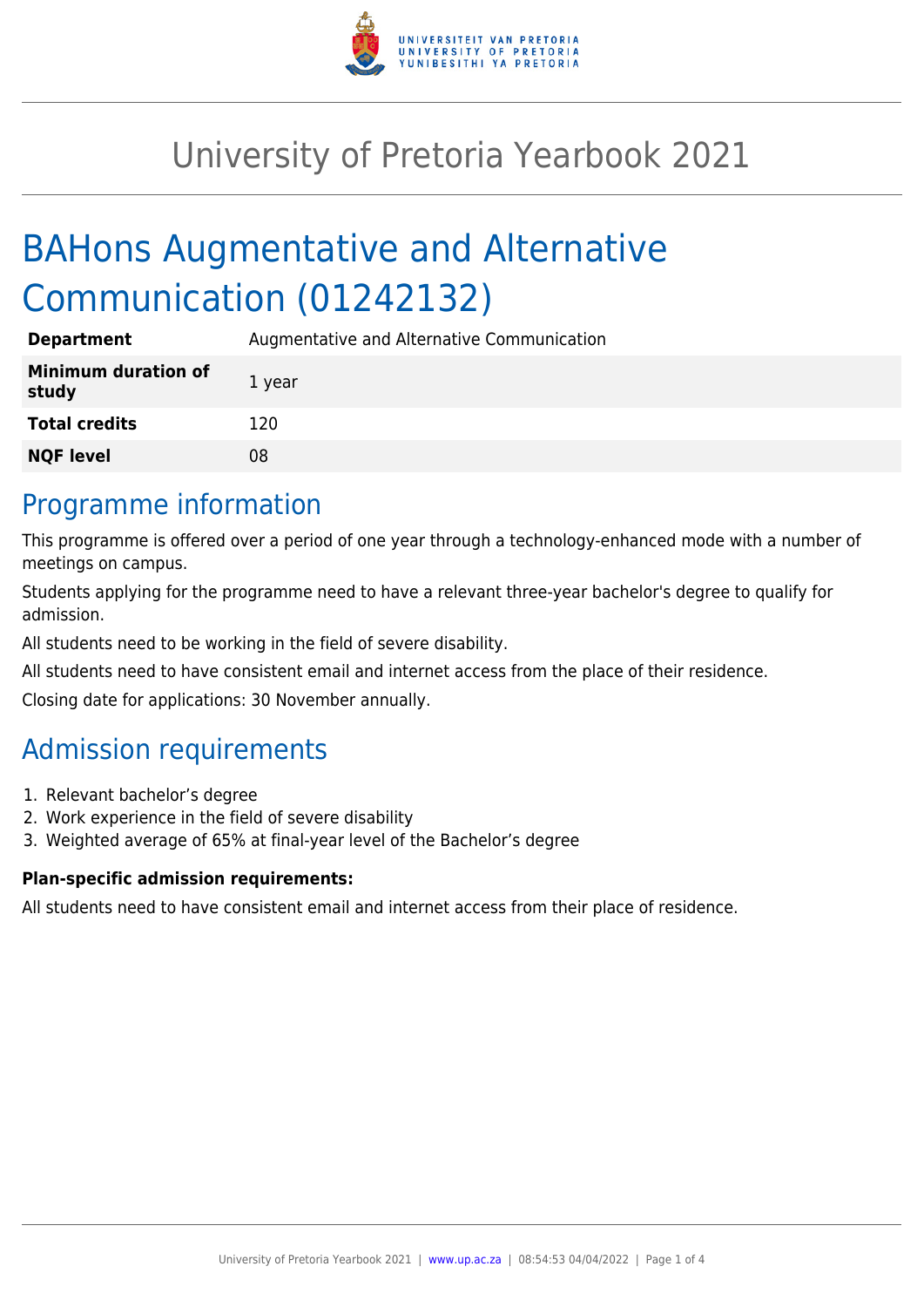

# Curriculum: Final year

**Minimum credits: 120**

# **Core modules**

## **AAC assessment procedures 702 (AAK 702)**

| <b>Module credits</b>         | 20.00                                              |
|-------------------------------|----------------------------------------------------|
| <b>NQF Level</b>              | 08                                                 |
| <b>Prerequisites</b>          | No prerequisites.                                  |
| <b>Contact time</b>           | 5 other contact sessions per week                  |
| <b>Language of tuition</b>    | Module is presented in English                     |
| <b>Department</b>             | Centre for Augmentative and Alternative Communicat |
| <b>Period of presentation</b> | Year                                               |

#### **Module content**

Training of observation skills with the use of an assessment schedule. A practical component is included in this module. At the end of this module the student must be able to understand the process of communication evaluation of people with severe disabilities by describing the assessment principles, as well as the assessment of opportunity and access barriers and of specific capabilities.

### **Communication technology 703 (AAK 703)**

| <b>Module credits</b>         | 15.00                                              |
|-------------------------------|----------------------------------------------------|
| <b>NQF Level</b>              | 08                                                 |
| <b>Prerequisites</b>          | No prerequisites.                                  |
| <b>Contact time</b>           | 5 other contact sessions per week                  |
| <b>Language of tuition</b>    | Module is presented in English                     |
| <b>Department</b>             | Centre for Augmentative and Alternative Communicat |
| <b>Period of presentation</b> | Year                                               |

#### **Module content**

Implementation of assistive devices by the communicatively disabled population. At the end of this module the student must be able to understand the different types of assistive communication technology ranging from low to high technology in order to assist clients with little or no functional speech to select the most suitable device.

### **Implementation of Augmentative and Alternative Communication in children 715 (AAK 715)**

| 25.00                             |
|-----------------------------------|
| 08                                |
| No prerequisites.                 |
| 5 other contact sessions per week |
|                                   |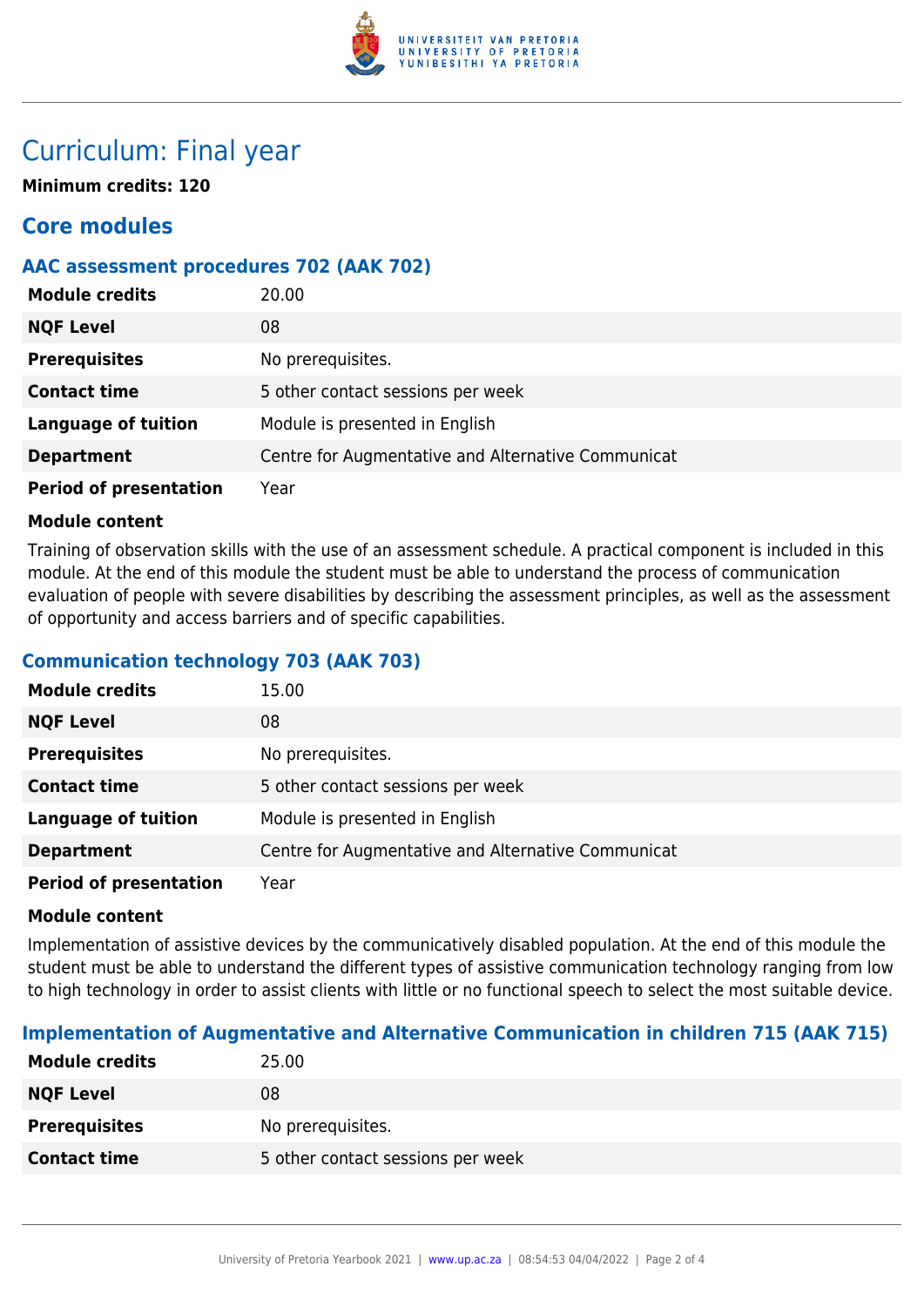

| Language of tuition           | Module is presented in English                     |
|-------------------------------|----------------------------------------------------|
| <b>Department</b>             | Centre for Augmentative and Alternative Communicat |
| <b>Period of presentation</b> | Year                                               |

#### **Module content**

AAC intervention for the child with severe disabilities will be followed in this module. A practical component is included in this module. At the end of this module the student must be able to describe and implement appropriate AAC strategies for children with a variety of abilities, and integrate AAC implementation within contexts such as adapted play, integrated early intervention- and educational settings.

## **Research report: AAC 717 (AAK 717)**

| <b>Module credits</b>         | 30.00                                              |
|-------------------------------|----------------------------------------------------|
| <b>NQF Level</b>              | 08                                                 |
| <b>Prerequisites</b>          | No prerequisites.                                  |
| Language of tuition           | Module is presented in English                     |
| <b>Department</b>             | Centre for Augmentative and Alternative Communicat |
| <b>Period of presentation</b> | Year                                               |

#### **Module content**

The module covers planning for data collection, field work, analysing data collected and writing up the results and discussion of the results in the form of a complete research report. On completion of the module, the student will be expected to complete a research report on an approved topic in the field of augmentative and alternative communication.

#### **Introduction to severe disabilities and AAC symbol systems 718 (AAK 718)**

| <b>Module credits</b>         | 30.00                                              |
|-------------------------------|----------------------------------------------------|
| <b>NQF Level</b>              | 08                                                 |
| <b>Prerequisites</b>          | No prerequisites.                                  |
| <b>Contact time</b>           | 5 other contact sessions per week once a year      |
| <b>Language of tuition</b>    | Module is presented in English                     |
| <b>Department</b>             | Centre for Augmentative and Alternative Communicat |
| <b>Period of presentation</b> | Year                                               |